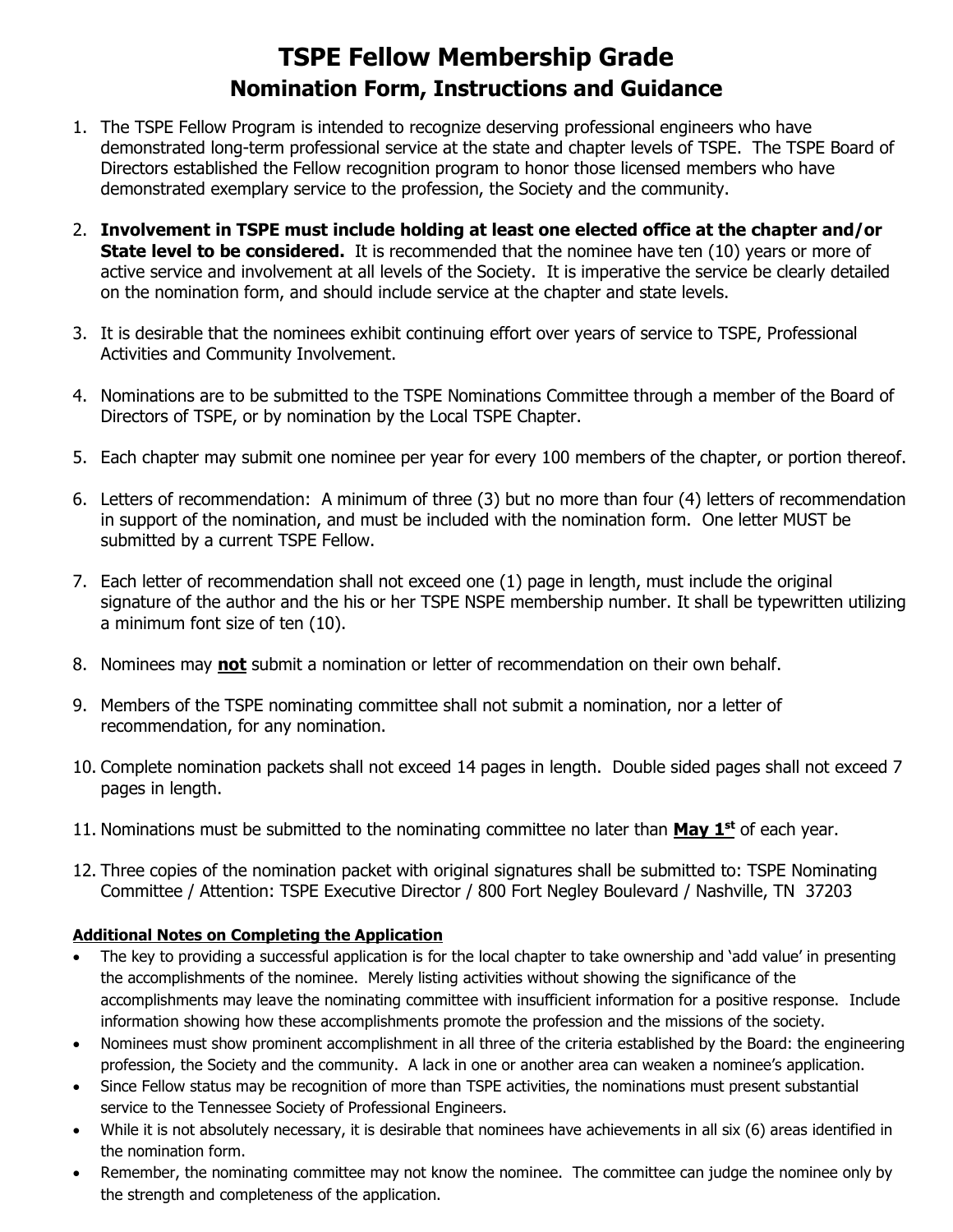

## **TSPE Fellow Membership Grade Application**

**Nomination Form**

| Nominee: | Membership #: |
|----------|---------------|
| Address: |               |
| Phone:   | Email:        |

- **1. Professional Engineer License(s)**: List state(s), License #(s), and dates of issue.
- **2. TSPE Involvement**: List involvement with TSPE at the chapter and state level. Must include at least one elected office at the chapter or state level. Must show continuous efforts over a period of years. Please include dates of service.
	- **a. Chapter Service**
	- **b. State Society Service**

- **3. Education**: List degree(s) earned, educational institution(s) and dates.
- **4. Work Experience**: List work experience, providing details of responsible charge of engineering. Include company name, job title, dates and description of responsibilities.